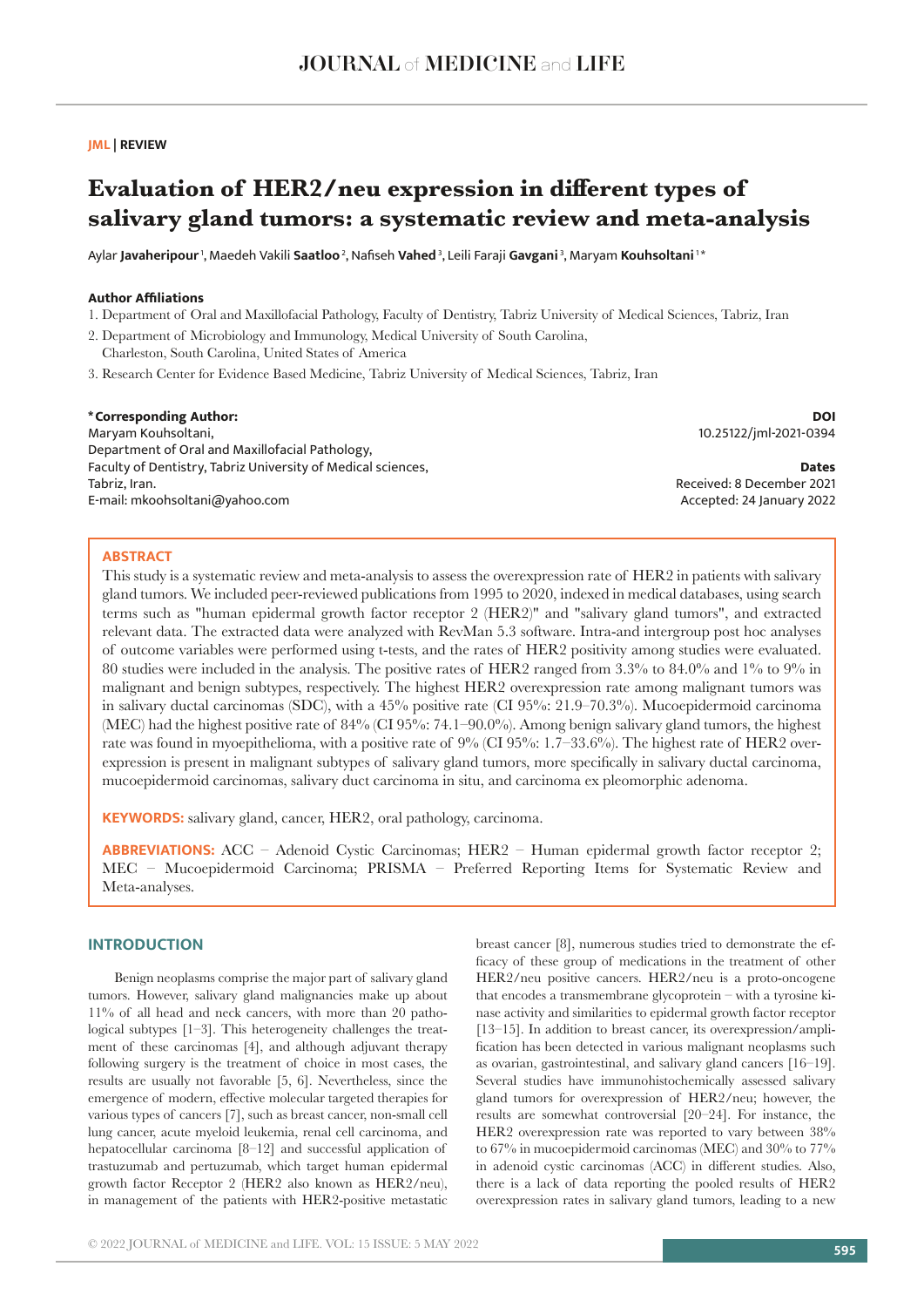paradigm for future studies to evaluate possible therapeutic options for this family of neoplasms. The present study is a systematic review and meta-analysis of the expression of HER2/neu in different types of salivary gland tumors.

# **MATERIAL AND METHODS**

This systematic review was performed based on the PRISMA guidelines for writing systematic reviews.

# **Search strategy and study selection criteria**

We performed an electronic search on Pubmed (Medline), Scopus, Proquest, The Cochrane Library, Psycoinfo, and CINAHL databases, including studies from 1995 to 2020. The search strategy was based on Medical Subject Headings (MeSH) and a combination of free words in the title/abstract as follows: (human epidermal growth factor receptor (HER/EGFR/ERBB) "ErbB2", "c-erb2", "EGFR2", "erbB-2 proto-oncogene protein", "tyrosine-protein kinase erbB2 receptor", and "human epidermal receptor 2". A manual search of articles presented in related conferences was performed. The search was restricted to English-language articles. Studies were eligible for inclusion if HER2 expression was detected by immunohistochemistry (IHC) with or without fluorescence in situ hybridization. The following articles were excluded: (1) not peer-reviewed; (2) not published in full (3) review articles, letters to editor, commentaries, case reports; (4) non-English language articles; (5) articles from which the relevant data could not be extracted; (6) non-human research (7) articles of poor quality; (8) studies without qualitative staining and immunohistochemistry analysis; and (9) duplicated articles (risk of bias). Articles reporting less than three cases were not included.

#### **Data Extraction**

One of the authors selected the potentially eligible studies, and then two specialists in oral and maxillofacial pathology independently reviewed the quality of the articles using the Critical Appraisal Skills Program (CASP) quality checklist, and low-quality studies were excluded. Data were extracted by the first author (AJ). If there were duplicates, the most informative cohort was included. To ensure the review was comprehensive and reduce the risk of introducing selection bias, we aimed to include studies irrespective of the immunohistochemistry (IHC) methods used to measure overexpression of HER2/neu. The extracted data for each study included the first author's name, publication year, type of the study, number of patients, detection methods, rate of HER2 positivity, tumors' malignancy or benignity, and types of tumors.

Endnote X5 Resource Management Software was used to organize titles and abstracts of the articles and to recognize duplicates.

#### **Analysis**

The comprehensive meta-analysis (CMA; Englewood, NJ, USA), software version 2.0, was used to analyze the data. Q statistics and I<sup>2</sup> were used to purpose heterogeneity. A possibility value of P-value<0.10 and  $I^2$  value >50% for Cochran's Q showed the existence of noteworthy heterogeneity. According to the analysis, fixed or random-effects models were used. We used a fixed-effect model with a 95% confidence interval and significance level of 0.05 to perform the meta-analysis and forest plots to report the results. To check for publication bias, funnel plots and Egger's test with a significance level of 0.01 were used.

#### **RESULTS**

# **Study selection and characteristics**

The online database search identified 3641 publications, and 3 more were identified from article lists. 855 publications were duplicates. All abstracts were reviewed, and 245 papers were read in full. The list of articles is available on request from the authors. 80 papers fulfilled the criteria for the study and were included in the analysis. The flow diagram shows the article selection process (Figure 1).

Studies were from South Korea (7), Germany (8), Japan (13), the United States (15), Canada (3), Brazil (5), Iran (1), the United Kingdom (2), Italy (5), Israel (2), Poland (2), Taiwan (1), Czech Republic (2), France (2), the Netherlands (2), China (2), Australia (1), Greece (2), Finland (3), and Portugal(2).

37 of the included studies were retrospective cohort studies, 33 were cross-sectional studies, 4 were clinical trials, 3 were case series, and 3 were case-control studies. Based on the quality criteria, all the studies were of high quality.

#### **Study results and meta-analysis**

Of 80 studies, 8 reported the expression of HER2/neu in benign tumors, 78 studies reported the expression of HER2/neu in malignant tumors, 65 used evaluation methods for IHC used to assess HER2 in malignant salivary gland tumors (Group 1), and the remaining 13 used a variety of methods with different cut off points and scoring scales (Group 2).

# **Malignant salivary gland tumors (Group 1)**

Of 65 studies, overexpression of HER2/neu in salivary ductal carcinomas (SDC) was assessed in 40 studies, making it the most studied salivary gland tumor in this meta-analysis. The least studied salivary gland tumors were cystadenocarcinoma and poorly differentiated adenocarcinoma, with 1 study pertaining to each of them. After pooling the data for each salivary gland tumor subtype, the highest heterogeneity was seen in studies related to adenoid cystic carcinomas (ACC)  $(I^2=86.126, P=0.002)$  and then in the studies related to SDC  $(I^2=77.950, P=0.000)$ . More details are available in Table 1.

The meta-analysis showed that salivary duct carcinoma in situ had the highest pooled overexpression rate of HER2/neu among salivary gland tumors, 45% (CI 95%: 21.9–70.3%). Also, the lowest expression rate was for cystadenocarcinoma, with an expression rate of 3.3% (CI 95%: 0.2–36.6%).

#### **Malignant Salivary gland tumors (Group 2)**

In the studies evaluating IHC with a cut-off point of  $>30\%$ for  $+3$  positive,  $>10\%$  for  $+2$ ,  $+1$  for faint and barely, and 0 for negative results, tumors with  $\geq 10\%$  nuclear-stained cells were considered positive. The positive rate in salivary duct carcinoma in situ was  $23\%$  (CI 95%: 11.9–39.5%), the expression rate of HER2/neu in carcinoma ex pleomorphic adenoma (CXPA) was 55% (CI 95%: 37.4–71.1%), and the pooled positive rate of for SDC was 41% (CI 95%: 34.8–47.7%).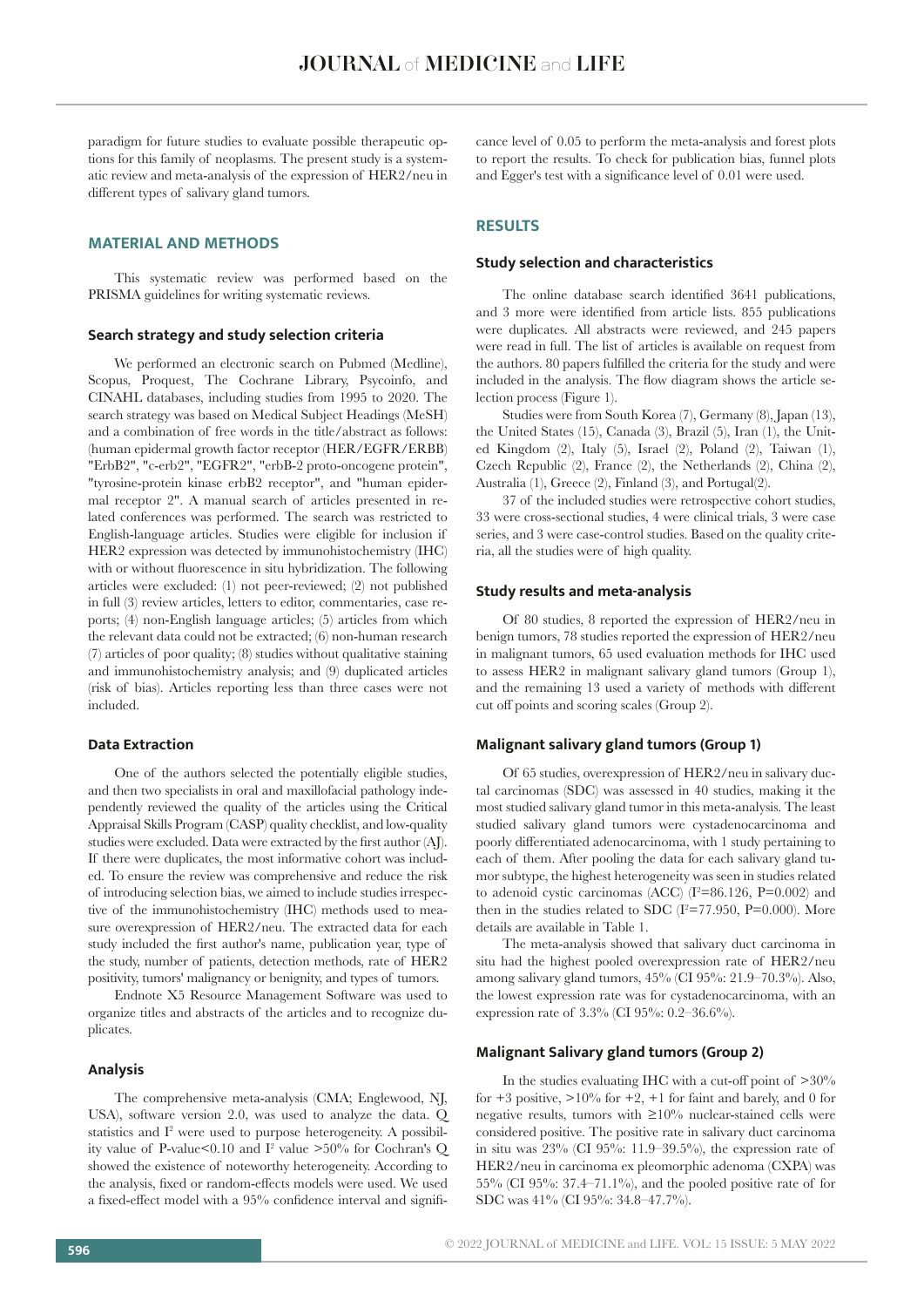

**Figure 1. PRISMA flow diagram.**

**Table 1. Number of studies assessing the expression of HER2/neu protein in salivary gland tumors, the rate (%) and 95% confidence interval of expression, and the level of heterogeneity in the studies related to each subtype.**

| <b>Tumor subtype</b>                              | Number of<br>studies | <b>Expression</b><br>of HER2/neu<br>protein $(\%)$ | 95% CI          |                        |           |         |
|---------------------------------------------------|----------------------|----------------------------------------------------|-----------------|------------------------|-----------|---------|
|                                                   |                      |                                                    | Lower limit (%) | <b>Upper limit (%)</b> | I-squared | P-value |
| Acinic cell carcinoma                             | 12                   | 16.2                                               | 10.6            | 24.0                   | 62.957    | 0.002   |
| Adenocarcinomas, not<br>otherwise specified (NOS) | $\overline{9}$       | 22.3                                               | 15.5            | 31.0                   | 0.000     | 0.667   |
| Adenoid cystic carcinoma<br>(ACC)                 | 14                   | 17.2                                               | 12.1            | 24.0                   | 86.126    | 0.000   |
| <b>Basal cell adenocarcinoma</b><br>(BCAC)        | $\overline{4}$       | 4.7                                                | 1.2             | 17.3                   | 0.000     | 0.602   |
| Salivary duct carcinoma in situ                   | $\overline{2}$       | 44.9                                               | 21.9            | 70.3                   | 53.673    | 0.142   |
| Cystadenocarcinoma                                | $\mathbf{1}$         | 3.3                                                | 0.2             | 36.6                   | 0.000     | 1.000   |
| Epithelial-myoepithelial<br>carcinoma (EMC)       | $\overline{4}$       | 5.2                                                | 1.5             | 16.5                   | 0.000     | 0.596   |
| Carcinoma ex pleomorphic<br>adenoma (CXPA)        | 14                   | 33.7                                               | 28.8            | 38.9                   | 46.857    | 0.027   |
| Polymorphous low-grade<br>adenocarcinoma (PLGA)   | 3                    | 4.0                                                | 0.8             | 17.9                   | 0.000     | 0.529   |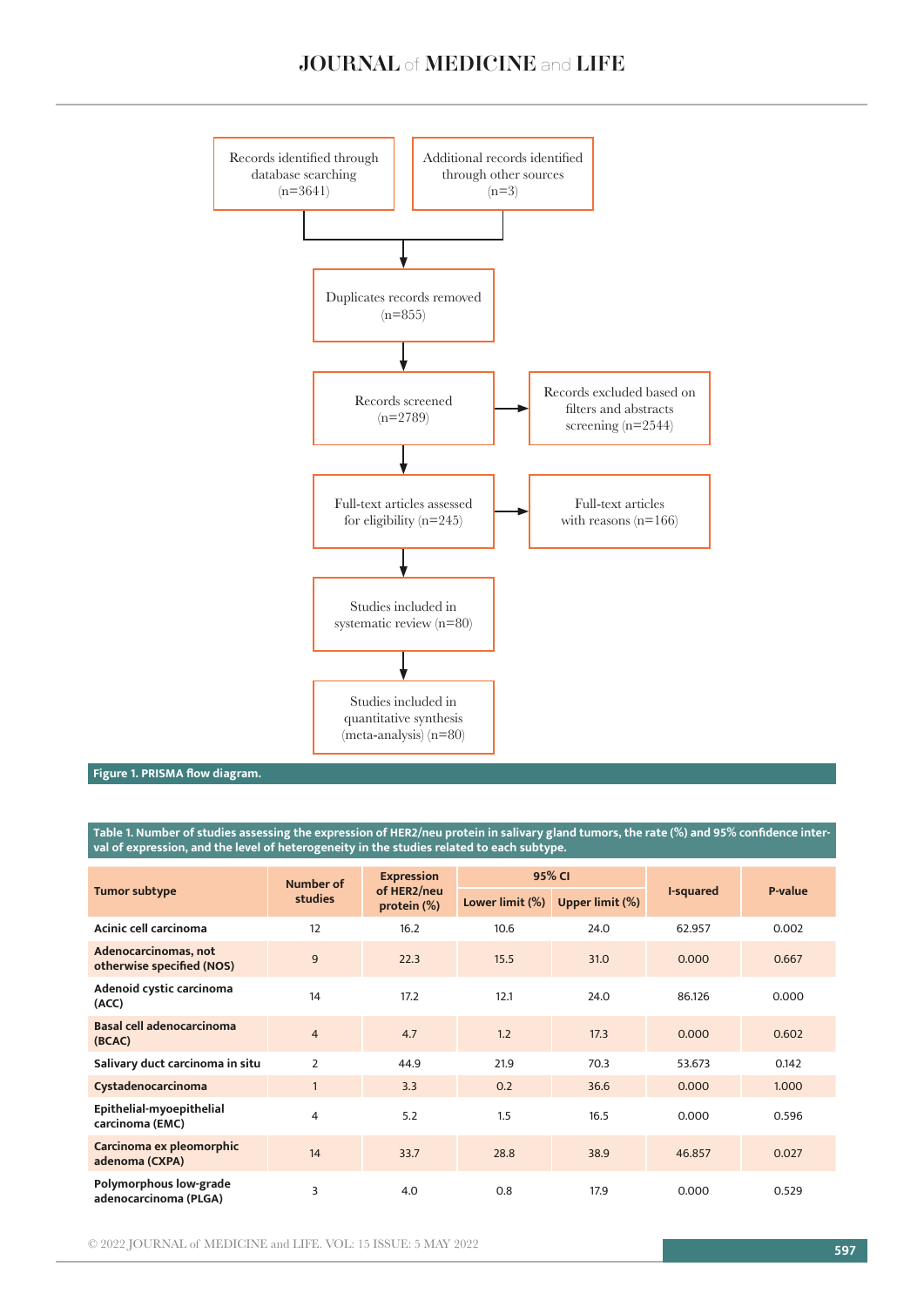| Table 2. Continued.                            |                      |                                                 |                 |                 |           |         |  |  |  |  |
|------------------------------------------------|----------------------|-------------------------------------------------|-----------------|-----------------|-----------|---------|--|--|--|--|
| <b>Tumor subtype</b>                           | Number of<br>studies | <b>Expression</b><br>of HER2/neu<br>protein (%) | 95% CI          |                 |           |         |  |  |  |  |
|                                                |                      |                                                 | Lower limit (%) | Upper limit (%) | I-squared | P-value |  |  |  |  |
| Mucoepidermoid carcinoma<br>(MEC)              | 15                   | 12.9                                            | 10.2            | 16.1            | 54.712    | 0.006   |  |  |  |  |
| Myoepithelial carcinoma                        | $\overline{4}$       | 5.1                                             | 1.5             | 16.2            | 0.000     | 0.908   |  |  |  |  |
| Oncocytic carcinoma                            | $\overline{2}$       | 4.6                                             | 0.6             | 26.5            | 0.000     | 0.851   |  |  |  |  |
| <b>Poorly differentiated</b><br>adenocarcinoma |                      | 25.0                                            | 3.4             | 76.2            | 0.000     | 1.000   |  |  |  |  |
| Salivary ductal carcinoma<br>(SDC)             | 40                   | 38.1                                            | 35.3            | 41.1            | 77.950    | 0.000   |  |  |  |  |
| Squamous cell carcinoma                        | $\overline{4}$       | 21.4                                            | 8.2             | 45.4            | 48.320    | 0.121   |  |  |  |  |
|                                                |                      |                                                 |                 |                 |           |         |  |  |  |  |

#### **Table 2. Continued.**

In the studies where the cut-off point was >50% for strongly positive,  $5-50\%$  weak positivity, and  $\lt5\%$  for negative results, the expression rate of HER2/neu in SDC was 30% (CI 95%: 15.6–49.0%). Also, the summary expression rate of HER2/neu in MEC was 84% (CI 95%: 74.1–90.0%).

Finally, in the studies with a cut-off point of 50% for positive and 10% for negative results, the overexpression rate of HER2/neu in SDC was 33% (CI 95%: 13.1–62.4%), and the expression rate of HER2/neu in ACC was 2% (CI 95%: 0.2–31.0%).

# **Benign salivary gland tumors**

In benign tumors of the salivary gland, basal cell adenoma had an overexpression rate of HER2/neu of 2% (CI 95%:  $0.1-27.7\%$ , warthin tumor had an expression rate of  $1\%$ (CI 95%: 0.1–13.1). For myoepithelioma the summary expression rate of HER2/neu was 9% (CI 95%: 1.7–33.6%). Ultimately, the summary expression rate of HER2/neu for pleomorphic adenoma was 5% (CI 95%: 1.9–10.7%).

#### **Publication Bias**

For publication bias analysis, a funnel plot and Egger's test with a P-value<0.1 were used. In malignant salivary gland tumors, studies involving SDC (p=0.001), squamous cell carcinoma  $(p=0.059)$ , an acinic cell carcinoma  $(p=0.015)$ , basal cell adenocarcinoma (BCAC) ( $p<0.001$ ) and ACC ( $p=0.005$ ) had significant publication biases.

There was no statistically significant publication bias for SDC in studies assessing the overexpression rate of HER2/neu using a cut-off point of  $30\%$  and  $10\%$  (p=0.98).

Among the studies assessing the expression rate of HER2/neu using a cut-off point of 10% and 50%, studies related to MEC had no statistically significant publication bias (p=0.90).

For benign salivary gland tumors, results reporting the rate of HER2/neu overexpression in myoepithelioma had no statistically significant publication bias (p=0.060), and studies assessing the expression rate of HER2/neu in pleomorphic adenomas had a statistically significant publication bias (p=0.06).

#### **DISCUSSION**

HER2 overexpression has been studied as a prognostic factor as well as a target for therapy in some malignancies such as breast cancer [23]. Several studies found that despite the worse prognosis of HER2 overexpressing tumors, targeted treatment with monoclonal antibodies such as Lapatinib and Trastuzumab resulted in prolonged event-free periods and overall survival rates. Nevertheless, several studies tried to evaluate the impact of HER2/neu overexpression on the prognosis of salivary gland tumors and showed that overexpression of HRE2/neu is a marker of poor prognosis independent of histopathological grade and tumor size [24–26].

In the present systematic review and meta-analysis, we found that 6 subtypes of malignant salivary gland tumors had positive HER2 rates higher than 20%, including salivary duct carcinoma in situ, SDC, CXPA, poorly differentiated adenocarcinoma, adenocarcinomas not otherwise specified (NOS), squamous cell carcinomas and mucoepidermoid carcinomas. Furthermore, HER2/neu overexpression was more prevalent in malignant salivary gland tumors than benign tumors. The rates varied among different subtypes of malignant tumors with different histopathological characteristics and levels of invasiveness, with SGCs having a high expression of HER2, specifically subtypes other than SDC and CXPA.

Similarly, Giannoni *et al.* [27], in a study of minor salivary gland tumors of the palate, reported that gender, tumor stage, and HER2/neu overexpression together are predictors of survival in patients with malignant tumors. The highest rate of overexpression of HER2/neu in benign tumors in this study was  $9\%$  for myoepithelioma, in contrast to malignant tumors, which had rates as high as 84% in MECs. Pooled positive rates of HER2/neu overexpression in CXPA tested by different IHC methods were 55% and 33.7%. For SDCs, the positive overexpression rate ranged from 30% to 41% based on the IHC method used.

Similar to the findings of our analysis, studies showed a significant difference in overexpression of HER2/neu between benign and malignant tumors [27]. Even though not all malignant salivary gland tumors showed high HER2/neu overexpression, the difference between overexpression in benign and malignant tumors can suggest an association between overexpression of HER2/neu and malignancy of the tumor.

There is an association between overexpression of HER2/neu and aggressive behavior in tumors [27]. This may explain the higher rate of overexpression in SDCs than other less aggressive subtypes of salivary gland tumors such as ACCs. Also, Shintani *et al.* [21], in a study of patients with ACCs using IHC, observed strong staining mostly in cells of the invasive area. That being said, metastatic potential and tumor recurrence were also associated with HER2/neu overexpression [28]. Differences in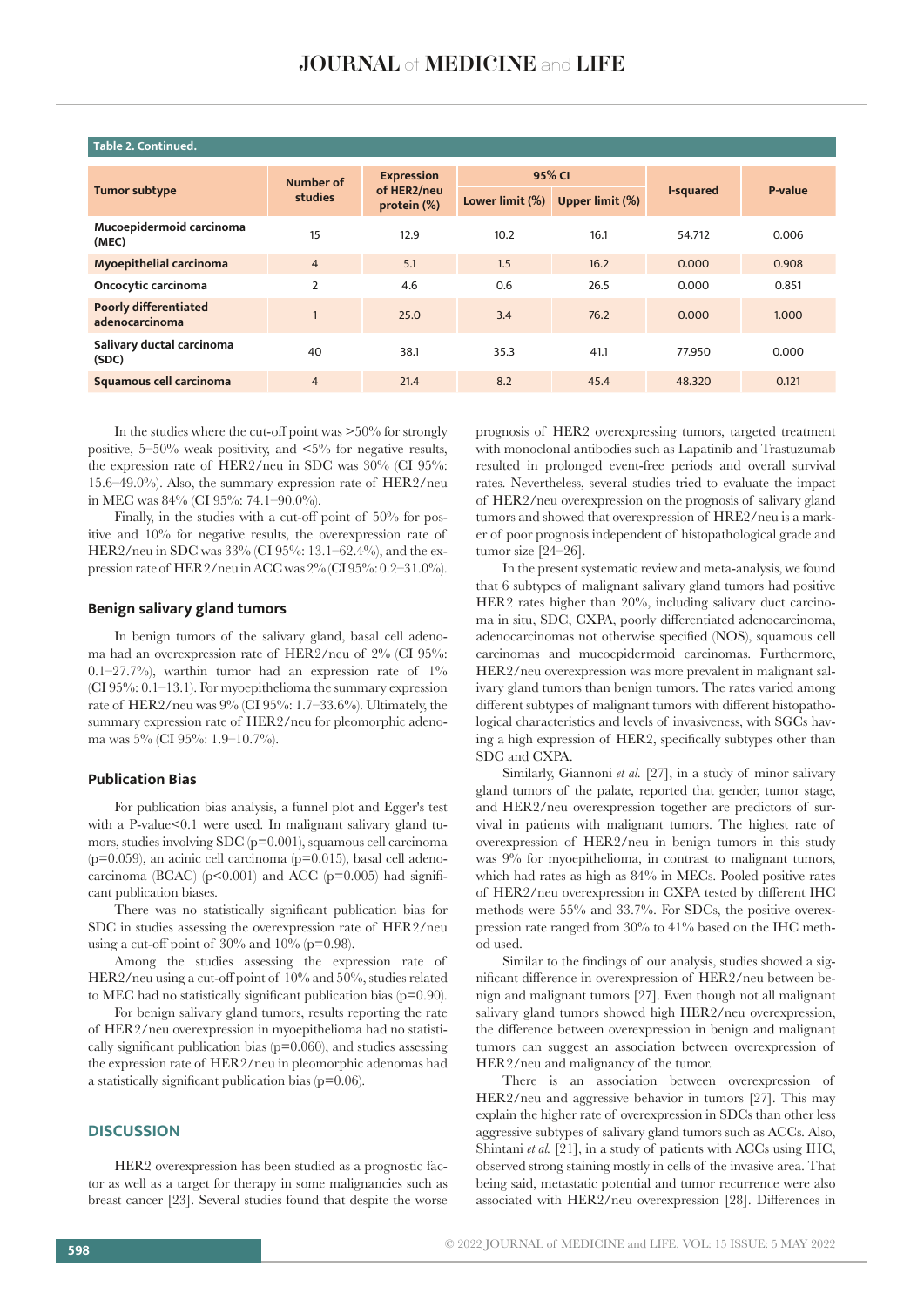the overexpression rates of HRE2/neu were also observed in tumors of the same subtype but in different areas of origin [29–32].

Similar to breast cancer, studies have shown promising results in treating salivary gland cancers with a high HER2/neu overexpression, such as SDC and CXPA, with targeted therapy having HER2/neu as a molecular target [33–36]. For example, a recent phase II clinical trial assessing the efficacy and toxicity of trastuzumab plus docetaxel in 57 patients with locally advanced and/or recurrent or metastatic HER2+ SDC yielded a 70.2% overall response rate with a clinical benefit rate of 84.2%. This led Takahashi *et al.* [37] to conclude that this regimen is effective in treating HER2+ SDCs. Although there are studies with contrasting results, multiple factors, such as a small number of included patients in the studies, make it difficult to draw a conclusion [38–42].

These results suggest the possibility of promising outcomes for patients with HER2+ salivary gland tumors being treated with targeted therapy. In addition to this, we can conclude that anti-HER2 therapy may be effective for treating patients with other subtypes of salivary gland tumors with a high overexpression of HER2/neu. However, a series of carefully designed studies are required to reach a consensus.

Notably, HER2/neu positivity ranges vary between studies, which can be due to several factors. Besides the tumor heterogeneity, the impreciseness of techniques used to detect HER2/neu overexpression can be a cause for this variability. This inconsistency in HER2 testing results is due to various reasons, including limitations in IHC techniques and a lack of uniform cut-off values and protocols. While there is a HER2 testing guideline for breast cancers [43], there are no definitive algorithms for defining positive, negative, and equivocal values for HER2/neu expression in salivary gland tumors. There are multiple cut-off points for IHC overexpression which vary from 10% [44] and 30% [45] to 50% [46]. A universal guideline suggesting a uniform approach to IHC in salivary ductal tumors can resolve this issue.

There are a number of limitations in this meta-analysis. The first limitation is publication bias. We used funnel plot determination to evaluate publication bias and performed Egger's test to confirm the results. However, each study included in this meta-analysis is susceptible to bias. For instance, we only included the published English articles. Positive studies are accepted more commonly in English language journals, yet studies yielding negative results, more often than not, are submitted to native journals. Also, including only full published studies and excluding studies with incomplete data may cause bias.

Heterogeneity is the second limitation, as high heterogeneity was observed among the studies in regards to the rate of HER2/neu overexpression. Several factors can result in heterogeneity among studies. For example, different baseline characteristics in patients (such as age, ethnicity, tumor stages), differences in methods of sampling, and their effects on IHC detection, such as fragmentation during the biopsy process, can increase the edge effect, thus causing stronger staining at the circumference, differences in materials used in the process.

Also, because only a limited number of studies are eligible, some of the studies had relatively small sample sizes and a weaker level of evidence.

Finally, the complexities in the mechanisms involved in tumorigenesis and the relationship between various factors determining the expression of certain proteins and tumor invasiveness should be considered. Consequently, the effectiveness of HER2-targeted therapy must be further examined. The results of this study showed that HER2/neu overexpression was associated with a high level of invasiveness and malignancy of the tumor. Therefore, functions of HER2 in the aggressive behavior of certain types of salivary duct carcinomas must be further investigated.

#### **CONCLUSION**

To our knowledge, this study is the first systematic review and meta-analysis that evaluated the overexpression rates of HER2/neu in patients with various subtypes of salivary gland tumors. The results showed that HER2/neu overexpression was more prevalent in malignant salivary gland tumors than benign tumors. Also, the rates varied among different subtypes of malignant tumors with different histopathological characteristics and levels of invasiveness. Also, the results suggest the possibility of using novel targeted therapy regimens for treating patients with SGCs having a high expression of HER2, specifically subtypes other than SDC and CXPA. Having said that, the results of this systematic review should be carefully interpreted regarding the discussed limitations. Therefore, large-high-quality prospective studies must be performed to confirm the results.

# **ACKNOWLEDGMENTS**

#### **Conflicts of interest**

The authors declare no conflict of interest.

#### **Data availability**

Further data is available from the corresponding author on reasonable request.

# **Authorship**

AJ, MK, MVS contributed to conceptualizing the study. MVS, NV, LFG contributed to the methodology. AJ, MK contributed to writing the original draft and editing the manuscript. AJ contributed to data collection. AJ, NV, LFG contributed to the data analysis.

# **REFERENCES**

- 1. Speight PM, Barrett AW. Salivary gland tumours. Oral diseases. 2002; 8(5):229-40. doi: 10.1034/j.1601-0825.2002.02870.x.
- 2. Hosni A, Huang SH, Goldstein D, Xu W, *et al.* Outcomes and prognostic factors for major salivary gland carcinoma following postoperative radiotherapy. Oral oncology. 2016;54:75-80. doi: 10.1016/j.oraloncology.2015.11.023.
- 3. Boukheris H, Curtis RE, Land CE, Dores GM. Incidence of carcinoma of the major salivary glands according to the WHO classification, 1992 to 2006: a population-based study in the United States. Cancer Epidemiology and Prevention Biomarkers. 2009;18:2899-906. doi: 10.1158/1055-9965.EPI-09-0638.
- 4. Laurie SA, Licitra L. Systemic therapy in the palliative management of advanced salivary gland cancers. J Clin Oncol. 2006;24(17):2673-8. doi: 10.1200/JCO.2005.05.3025.
- 5. Ettl T, Schwarz-Furlan S, Gosau M, Reichert TE. Salivary gland carcinomas. Oral and maxillofacial surgery. 2012;16(3):267-83. doi: 10.1007/ s10006-012-0350-9.
- 6. Sood S, McGurk M, Vaz F. Management of salivary gland tumours: United Kingdom national multidisciplinary guidelines. The Journal of Laryngology & Otology. 2016;130(S2):S142-9. doi: 10.1017/S0022215116000566.
- 7. A Baudino T. Targeted cancer therapy: the next generation of cancer treatment. Current drug discovery technologies. 2015;12(1):3-20. doi: 10.217 4/1570163812666150602144310.
- 8. Perez EA, Barrios C, Eiermann W, Toi M, *et al.* trastuzumab emtansine with or without pertuzumab *versus* trastuzumab plus taxane for human epidermal growth factor receptor 2–positive, advanced breast cancer: primary results from the phase III MARIANNE study. Journal of Clinical Oncology. 2017;35(2):141. doi: 10.1200/JCO.2016.67.4887.